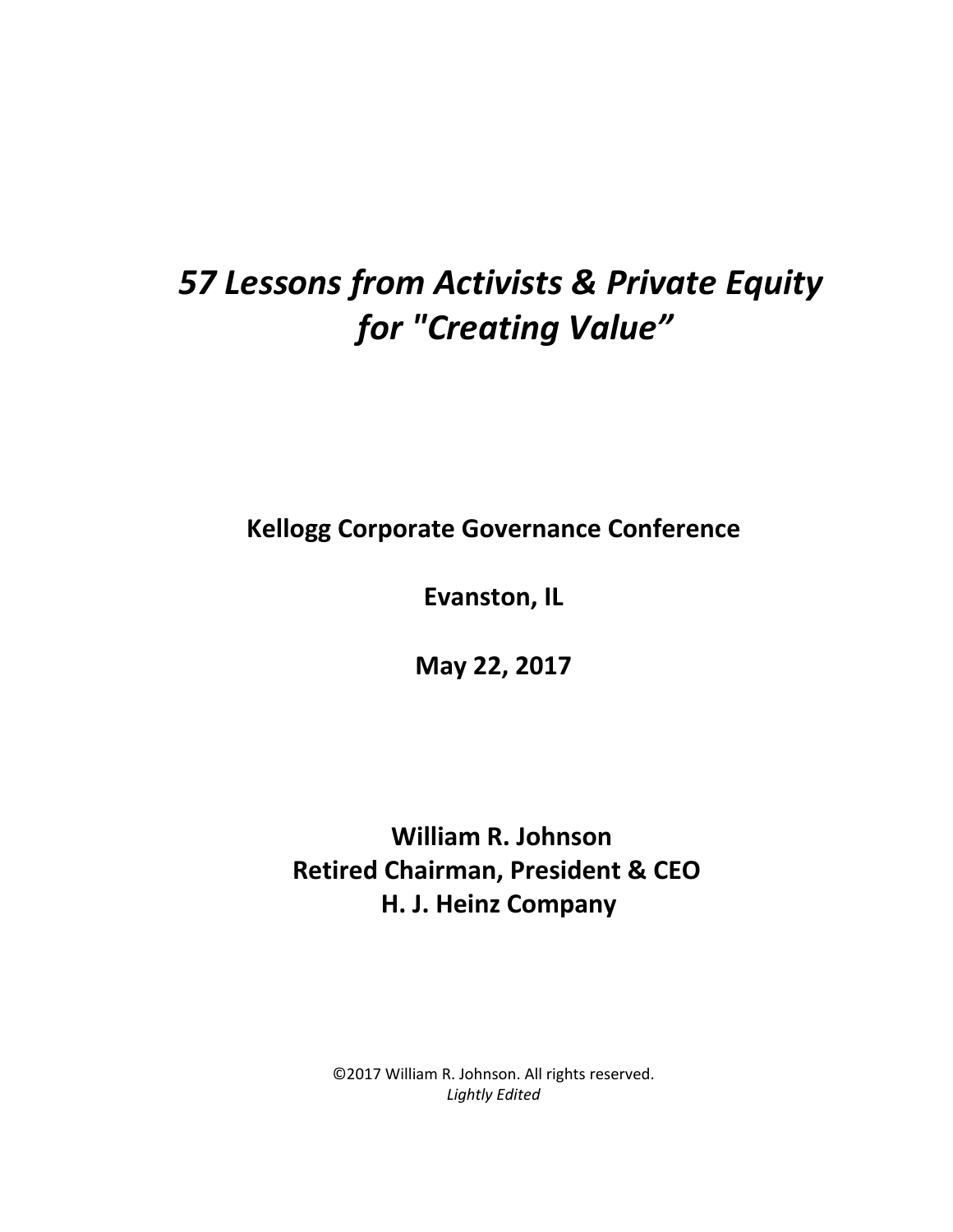I'm familiar with Kellogg for two reasons. One is that our daughter and son-in-law graduated from this outstanding business school. The other is that I spent 15+ years as CEO of Heinz, competing with the Kellogg Company on a number of fronts. So let's just say that I have warmer feelings for the school than the brand.

My topic tonight is "57 lessons from activists and private equity for creating value." Most of the lessons I experienced firsthand. It may not make me an expert, but the knowledge has given me a certain perspective and insights that I believe to be true.

I recognize that every person in this audience is smart and successful and brings a wealth of talent and experience to the companies you serve. I also know that hearing dissenting points of view can occasionally precipitate a knee-jerk reaction. Our current political climate is a stark reminder of this, no matter where you fall on the political spectrum. Clearly, we all need to do a better job of actively listening to and learning from one another. That's what I hope tonight will be about. What you will hear is what I believe.

As some of you know, I grew up in a football culture, which I mention because it greatly influenced how I developed as a manager and led as a CEO, and also affected how I view business. It's a very black and white profession with little ambiguity, complete objectivity, and a clear sense of results. My dad played professional football for the San Francisco 49ers for nine years, and then spent 35 more coaching with several NFL teams. His first coaching job was as an assistant with the 49ers and soon after he started they had a game against the Bears, here in Chicago, at Wrigley Field. At one point in the game, the 49ers were behind, but steadily moving the ball down the field. A 49ers player was called for holding, and as the offensive line coach, my dad went ballistic. One of the referees then called an unsportsmanlike conduct penalty. The 49ers' head coach, Frankie Albert, asked who had committed the penalty. When the referee pointed at my dad, Coach Albert said, "I've never seen that man before in my life."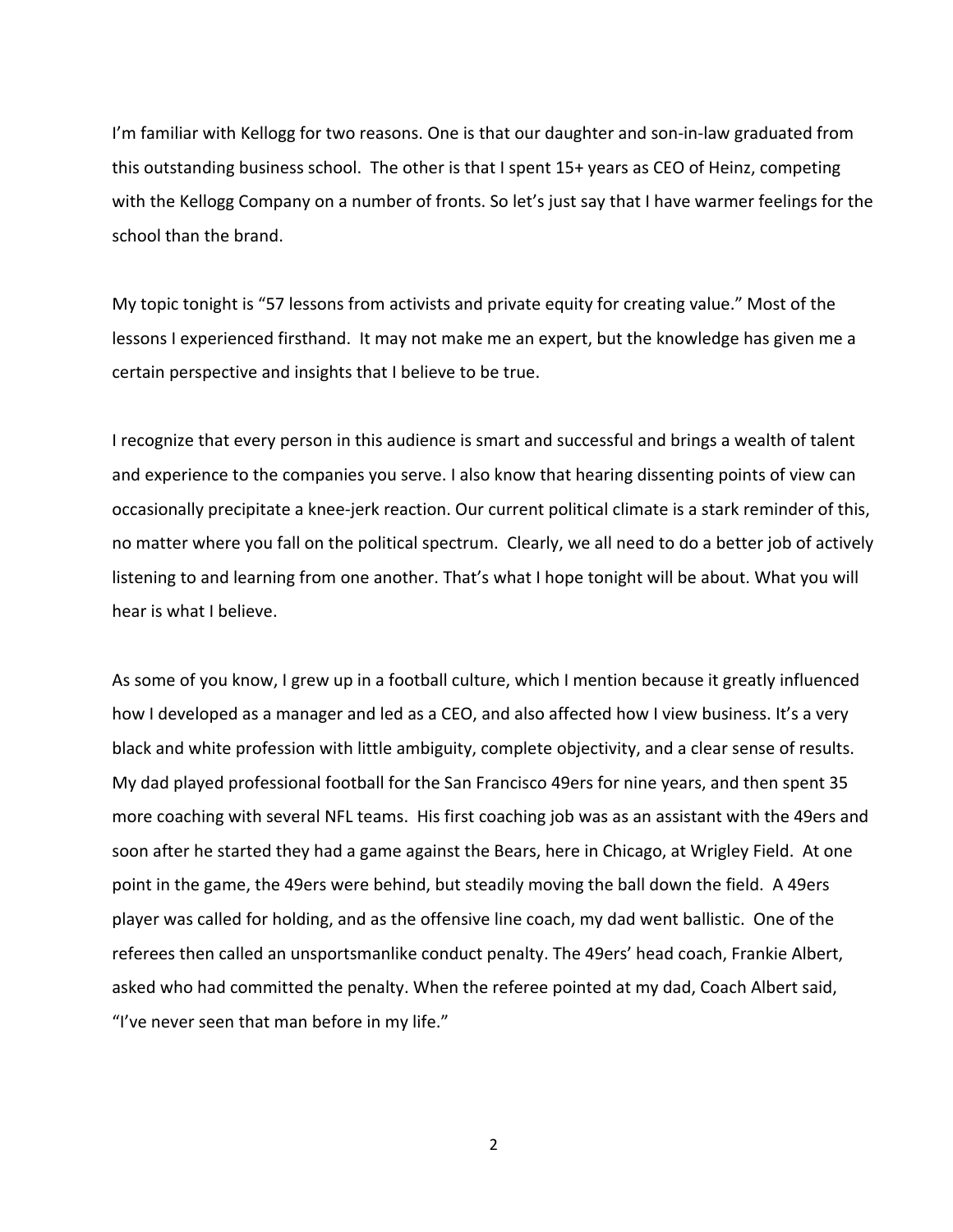The good news was that the penalty was nullified and the 49ers went on to win the game. The bad news was that the referees summoned security guards, who promptly escorted my dad out of the stadium.

I tell that story not only because it's always affected my view of Chicago but because it serves as an example of creative, but poor, crisis management – mirroring the way many boards and CEO's – including me — have responded to overtures by activists.

During my 15 plus years as CEO of Heinz, as well as my 20 years on its board, I both saw and experienced my share of crises. In order to reverse years of underperformance we downsized the company by a third, cut the dividend by a third, and replaced much of the executive team. The temporary drag on performance resulted in a proxy fight that *The Wall Street Journal* called the nastiest in American history. That experience was a great teacher, as I learned many things that surprised me, and more than a few that amazed me. It was very stressful, but the lessons and experiences made me a much better CEO and director. It's one reason why I prospered for another seven years as CEO, eventually culminating in the sale of the company in 2013 to Berkshire Hathaway and 3G, a Brazilian private equity firm from whom I also learned a number of valuable lessons.

I know that most public companies don't care for activist investors and seldom work with private equity sponsors. It's too bad because both have a lot to teach us. I know from my own experience that activism is as welcome as a surprise visit from Darth Vader. But over the years, I have evolved to embrace the attributes they can bring to a company. In my remarks I'm going to explain why, but rest easy – I'm not actually going to give you 57 reasons; instead I will focus on three overall themes that I hope will inform and resonate with you.

I have spoken about activism before a variety of audiences that were, at best, skeptical, if not antagonistic to my message. When the CEO of a Fortune 20 company asked me to speak to his Board, I was as surprised as his directors apparently were. The CEO's intent was clear – he wanted to alert his board to the reality of the environment and help them understand the need to prepare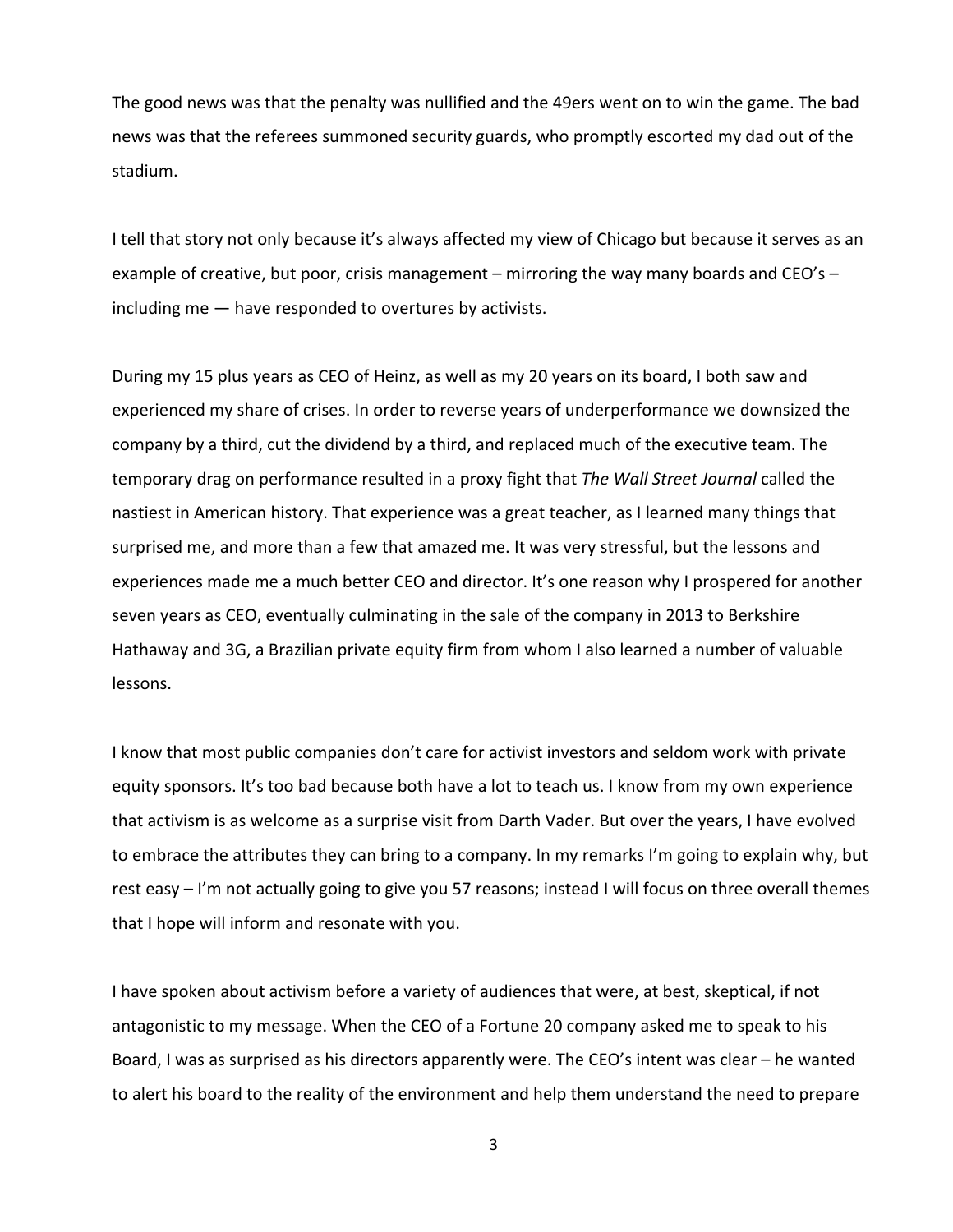for the possibility of an approach from someone who had actually been through the experience and learned how to make it work. I suspect many of you here today may be similarly skeptical, but I hope you'll be open minded – not because I need the moral support, but because activist investors and private equity – for accuracy, let's call them highly engaged shareowners – are a bigger and bigger presence on the corporate landscape and have a lot to teach us. Besides… there is no going back. Companies, and company boards that ignore them, do so at their peril.

Let me start with a basic belief that the Board's most important role is to act like an owner because after all, that's who we represent. Not surprisingly, most shareholders want to see their investments prosper so consequently one of our key responsibilities as directors is to create an environment that focuses management on doing just that… creating value. While this may sound elementary, actions suggest that a significant percentage of public company directors disagree with me. That, combined with a lack of investor savvy on many boards, is a leading reason why companies are being successfully targeted by activists and private equity. *The Wall Street Journal* and *Financial Times* literally have a story nearly every day on the latest victim – reflect on stories about activists impact on CEO's or the recent publicity on Whole Foods.

I know that many believe that today's boards have become fully engaged and enlightened venues that have created the environments necessary to maximize value as most owners expect. That's fine. But if not, I'd ask, what do you believe the board's role should be? And if they are all doing a good job, why are so many companies targeted? And why do activists – and private equity groups – have so much money at their disposal? Just something to ponder, and discuss during the Q&A session that will follow my remarks.

I want to be clear that I am talking about engaged owners who target underperforming companies with a goal of improving operating performance to drive long term value, not those concerned solely about governance issues. The premise behind these successful activists and PE firms is a simple belief that the combination of active and engaged shareowners, aligned with talented and equally engaged management teams, can work together to build better companies for the benefit of all.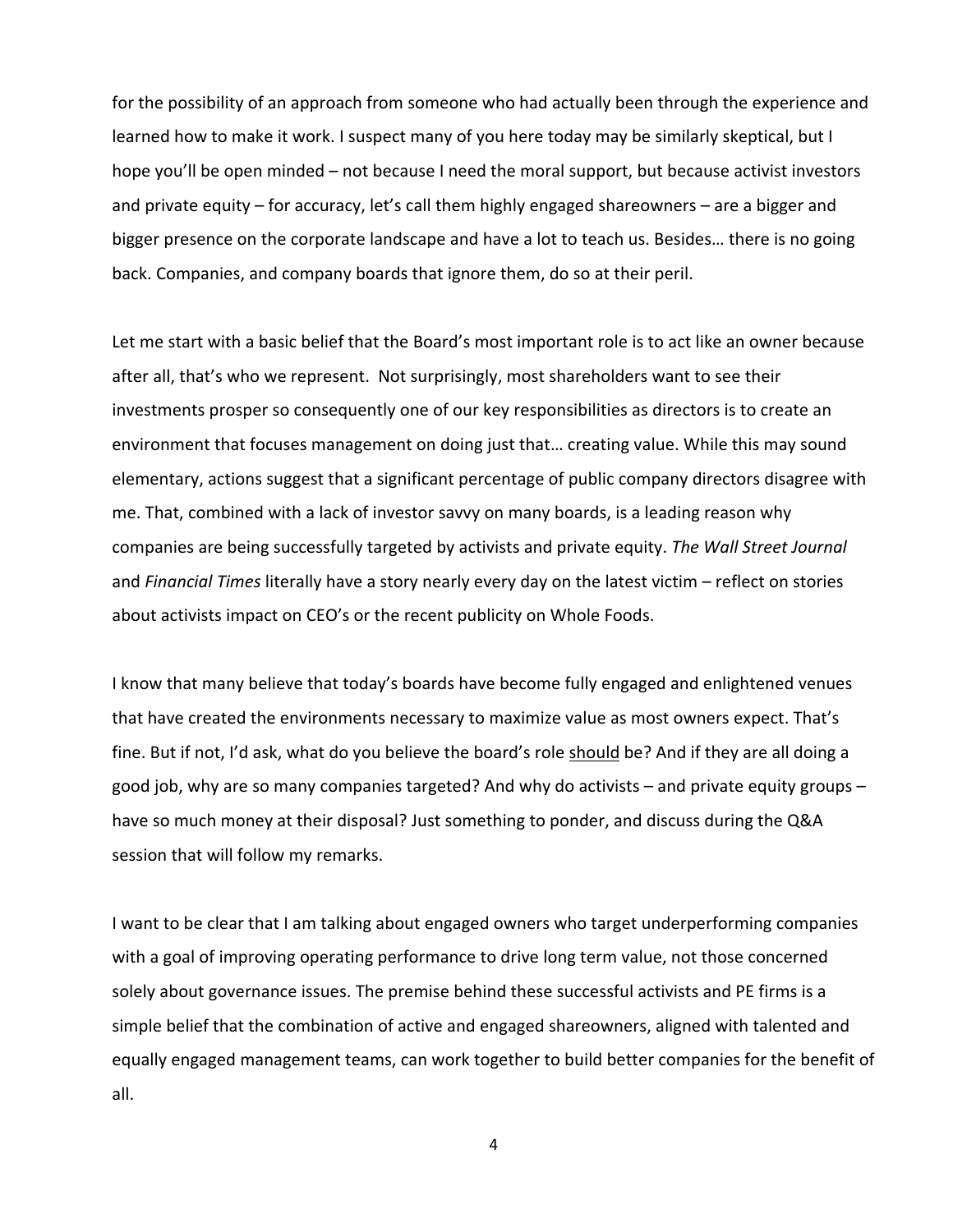Consequently, it is my belief that these investors help improve boards, through a combination of focus, industry expertise, and development of an "ownership" culture that leads to better performance and long-term value creation. I say this based on my experience with public company boards, activists and PE over the past 25 years.

The first theme I want to discuss is that of focus and engagement. These firms are laser focused on value creation. Both business models agree that it's about improved performance and while they do consider many key constituents, like employees, customers and so on, their emphasis is always on value creation – which as owners is quite logical.

This doesn't mean that they don't care about these other constituents because they do; it simply means that they see them as part of an overall puzzle to be solved in the search for better performance. They also do not necessarily lack compassion, but rather they disperse it dispassionately. They are prepared to push tough, unpopular decisions, and are equipped to manage through the inevitable friction it precipitates. They become catalysts for change and this is a key to their success.

Given their passion – and ownership – engaged owners delve into details and learn the business quickly and thoroughly. They constantly work on shaping strategy while reviewing every cost – no matter how small. Most public company directors typically view this level of cost detail as best left to management. I was truly astounded watching the 3G due diligence process when they were acquiring Heinz. They wanted to know the basis for our plans, the underpinnings of our strategy, and cost details like how often we cut the lawn at our factories or painted the buildings. I'm not suggesting that public boards emulate this but it does clearly send a message about having an accountable, performance-based culture. As one of 3G's founders once said, "Costs are like fingernails; they always have to be cut."

Aligned with this is the attention engaged investors give to the balance sheet. Despite what you hear, it's not always about share buybacks – rather, it's about leveraging the balance sheet in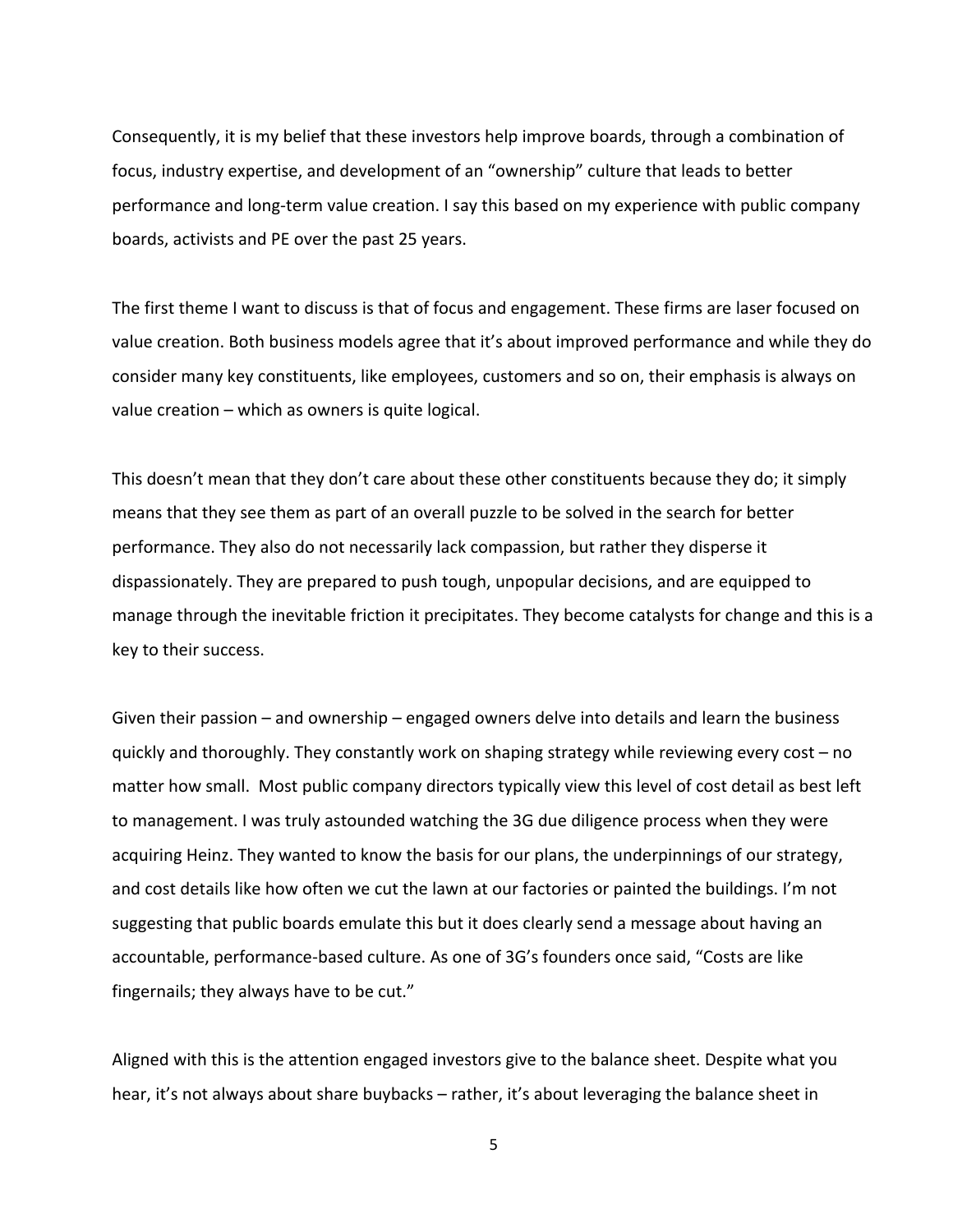creative ways that optimizes long-term value for the owners of the stock. These investors are not just focused on the short-term. Engaged owners are increasingly concerned that companies are stretching the balance sheet primarily to buy back stock, which is occasionally necessary and beneficial but abused. While it may help drive short-term price moves, it often does nothing more than hide performance issues and financially engineer a way around weak operating performance. PE and activists will, by contrast, leverage the balance sheet in ways that they believe create longterm value for investors. This was certainly my experience.

Working with highly engaged investors requires you to look forward, not backward. I am often asked how Nelson Peltz (at Trian Partners) and I developed such a strong relationship after such a stressful battle. Primarily it was because I never took his initiatives or thoughts personally and I always looked forward. Recriminating about why one ends up in an activist fight is fruitless. My advice is listen and move on.

One of my favorite movies is "A Few Good Men." The quote from Jack Nicholson in response to Tom Cruise's admonition about "wanting the truth" was curt but to the point. He simply said that… "You can't handle the truth." This appropriately summarizes how engaged investors often view the response from boards and management.

Engaged owners can provide valuable insights into how others really see the company. This perspective provides a basis for objective analysis that contributes to a clear understanding of the firm's problems as well as potential solutions and opportunities.

Engaging with owners is key… and one truth for certain is that activists know your shareholders better than you do. This is often a source of their inspiration, many of their targets and some of their insights.

The second key theme evolves from activists and PE firms' insistence on hiring and motivating good people. Private equity in particular is almost manic in its desire to have the best management team possible. Consequently, for both of them, the selection of the CEO and leadership team is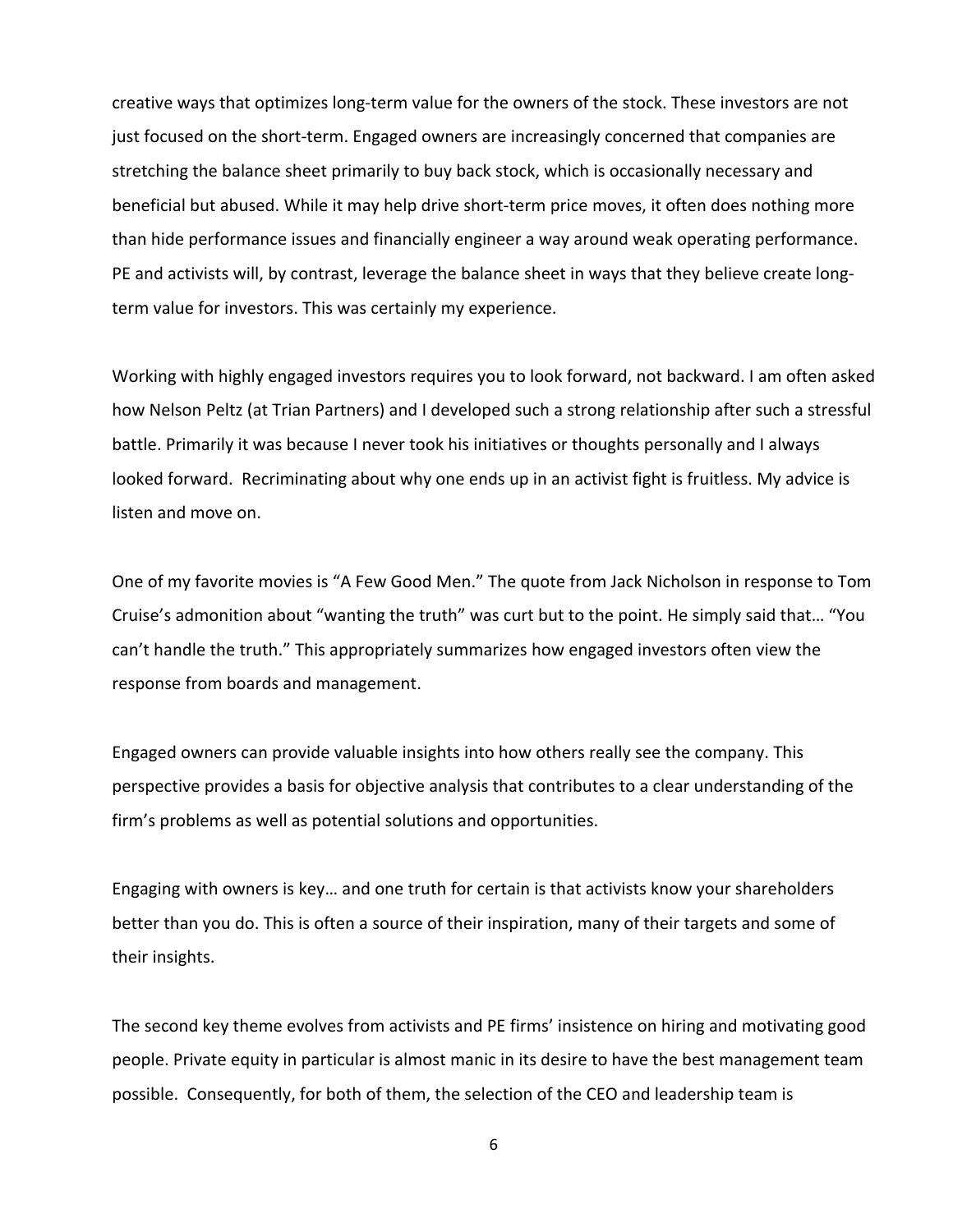paramount to success. This may seem a trite truism, but objectively, some public company boards do a less than stellar job in this area.

Many public company boards still appear to be afflicted with the so-called "Lake Wobegon effect." Most believe their CEO to be an above-average star. After all, why else would they have hired the person? Unfortunately, many are not stars. By contrast, PE and activists are very attentive and objective when it comes to measuring performance and talent. I have heard more than once from engaged owners that you can't get to the World Series with a Triple-A team. They ideally prefer to work with existing management but will seek to replace them with more talented leaders and stronger supporting casts if performance lags.

Active shareowners are very adept at establishing performance goals and expectations and enforcing incentives that properly align the management and board with the strategy and objectives they believe will lead to better value. I have always thought that public companies made a big mistake when we moved away from stock options and performance-driven equity grants as a primary source of compensation. I know why we did it. But the downside is that management is not always aligned with the shareholders. This is an absolute with Private Equity investors and a strong preference with activists.

Owners pay for performance, not promises and hold management accountable for results. Too often we see leadership teams compensated for best efforts or a concern about de-motivating them. This subjective view is anathema to most engaged owners.

The third and final area that I want to discuss is based on my perception that, engaged owners are what I call "*constructively impatient*." They are not necessarily hair trigger but they are willing to force decisions and make mid-course corrections if the strategy is not working or the team is not delivering on its commitments. As owners, they are more focused on establishing an environment of accountability than many public company boards appear to be. Most boards are working to improve this aspect of governance, but are often very slow in recognizing shifting conditions and pressing for change.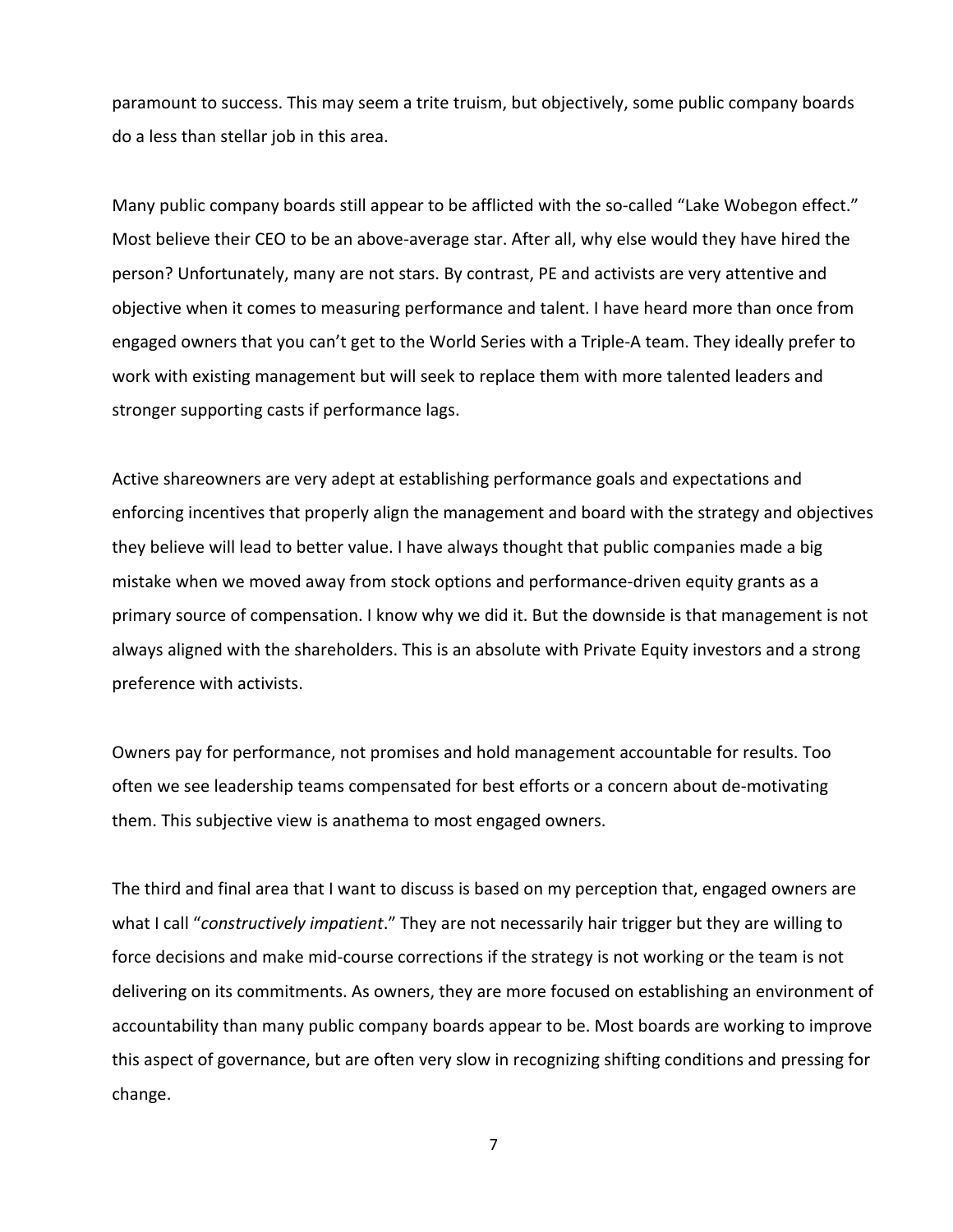These owners are clearly impatient when it comes to:

- Improvements in operating performance;
- Assessing leadership;
- Shifts in capital allocation;
- Setting strategy and a path forward; and
- Upgrading talent.

Mistakes or problems are expected to be addressed quickly and neither has patience for excuses. A well-known buy-side analyst once said to me, "If you're explaining you're losing." This is how engaged shareowners think. Since PE and activists are so reliant on facts and data, company resources are often redirected from transaction to analysis. This provides them with the information necessary for evaluating performance and helps them understand how their companies are executing. Three years ago one of the PE owned companies I chair, hired an outstanding young CEO who appropriately focused on filling key leadership roles like sales, marketing and finance. The owners, however, pushed equally hard on filling key analytical and support roles like HR and FP&A as well, to accelerate data gathering and ensure that talent was being recruited and properly incented across all levels of the company.

Because they're so focused on performance, these firms can be impatient which is sometimes interpreted as being heartless and ruthless. While there is some truth in how they are perceived, it all comes back to results and the ability to make tough, objective decisions while implementing them well.

There's nothing preventing public company boards from adopting many of the principles used successfully by activists and PE investors. Indeed, it's how they *should* be acting. Increasing levels of ownership - and frankly fear of the "barbarians at the gate" – are leading to better director engagement… but interaction and pressure on results are still hindered by a tendency to avoid conflict and maintain collegiality. Boardroom culture can be a positive or negative contributor to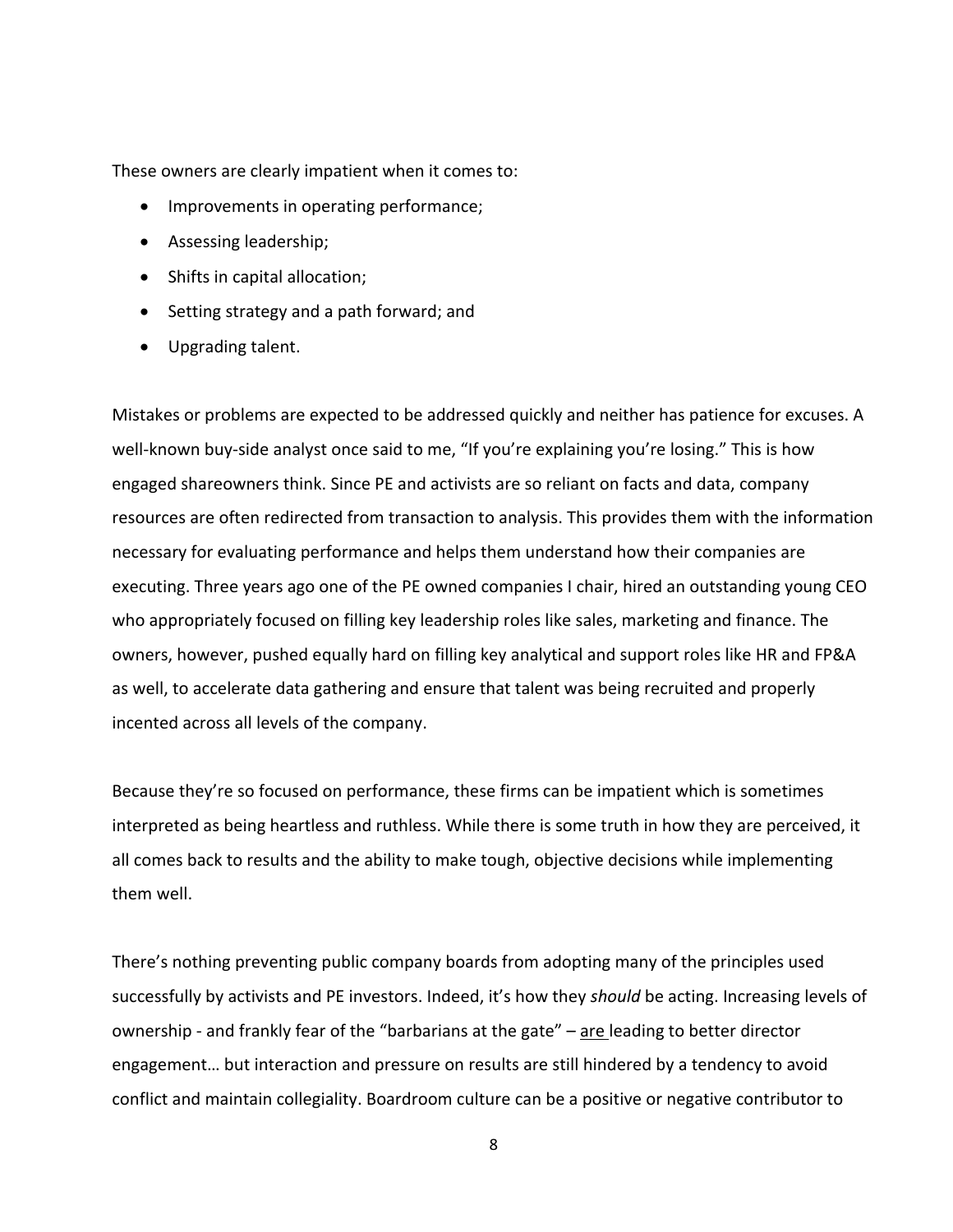performance. Engaged investors understand this well and it greatly influences their choice of director candidates.

Public boards, by their nature are generally patient and often reluctant to aggressively confront management – even during periods of obvious underperformance. While this is starting to change, the reality is that the level of skepticism needs to be ratcheted up. Why? Because it leads to better governance and superior decision making. Given the close social ties directors and managers seem to cultivate, these debates can seem personal at times. I know. I lived through more than one of these. Among PE and activists, emotion doesn't factor into decisions. They are driven to gather facts that lead to good results and little else.

The distinction between activism and private equity is blurring and there is increasing overlap between their business models. This is why I like the term "engaged owners." The goal of both kinds of ownership models is the same: Target underperforming companies, apply the appropriate medicine, and then turn these businesses into superior performers.

I have had the benefit of working with among the best of both in Trian and Advent. While there are clear differences, both are about improving operating performance through enlightened engagement, objective analysis, and productive partnerships and alignment with management.

Historically, the private equity model was based on acquiring entire businesses or controlling stakes which allowed PE to more easily upgrade management, set strategy, and build strong boards of owners and executives familiar with the particular industry in which the business operates. These folks eventually become owners as well. However, this is evolving as PE firms are now buying pieces of companies and trying to organize operational changes that enhance value without full control, while activists, in some cases supported by large investors, are purchasing increasingly large stakes in underperforming companies. Both put an emphasis on performance because they act like owners. Both are sitting on more fungible money than they've ever had – much of it from traditional pension and sovereign wealth funds.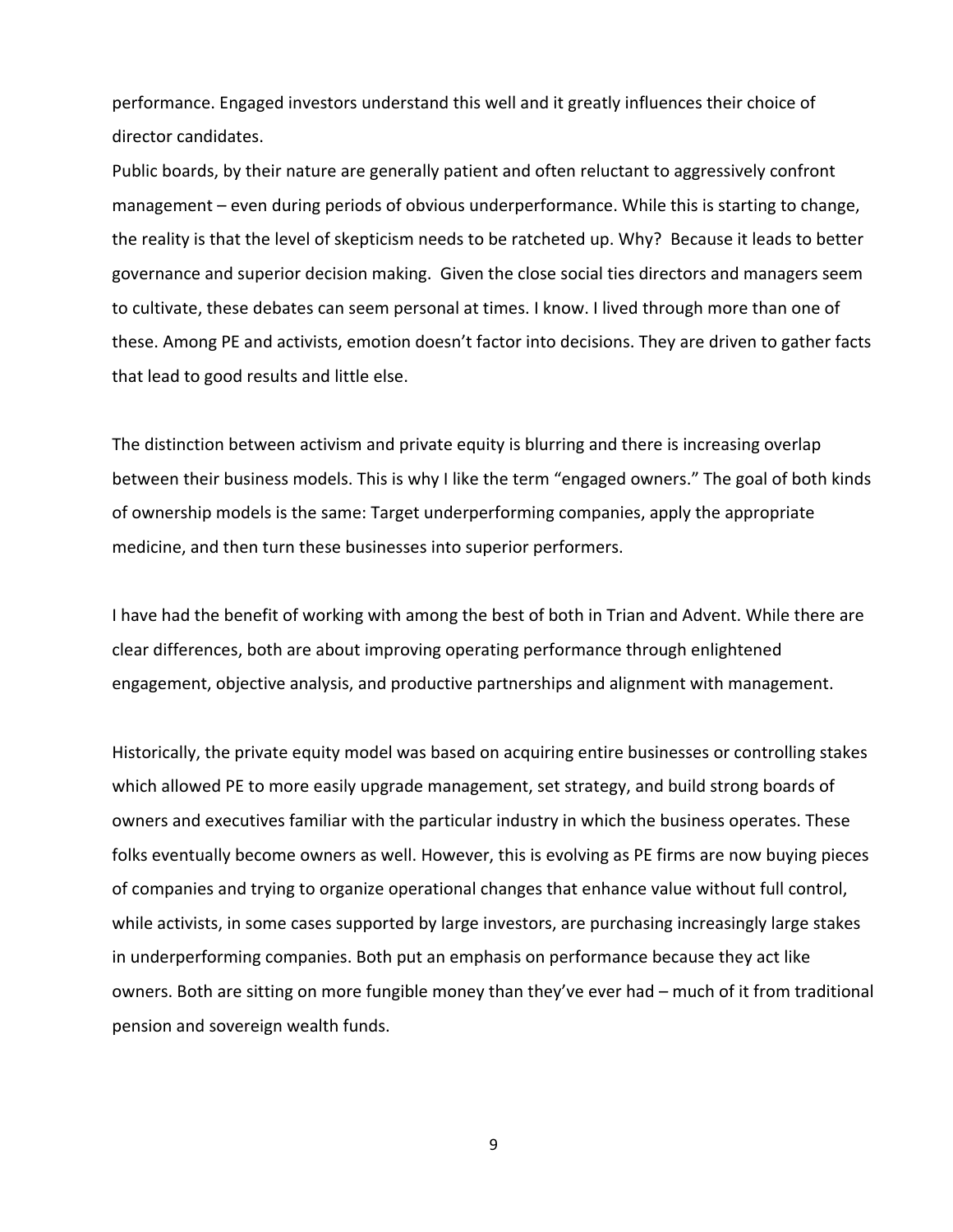Activists typically seek to improve results through the appointment of directors but when this isn't possible they stir up noise and support from investors – and occasionally the media – to keep pressure on.

Think about Trian and DuPont. While Trian may have "lost" the proxy fight, several months later, the CEO was replaced by a board that had been so resistant to Trian's overtures. It's important to remember that activists don't simply go away. They own the stock. And they'll continue agitating as long as they think it's productive to do so.

Finally, bear-in-mind that these engaged shareholders have invested funds they are responsible for. They are working to improve things, not make them worse, even if they have to break a little glass. I think most boards eventually find that the new directors are there to enhance value, and attempt to work within the existing structure to foment change. Many of these directors come to meetings better prepared, as they frequently have teams of analysts that brief them on industry trends or provide market insights that the rest of us simply don't have the wherewithal to develop or access. While they may cause some discomfort, they also can be a source of new insights and perspective.

They are not afraid to disagree with management and other directors even to the point of creating a little friction on the board if they think it's needed to achieve their goals. When I was CEO, I actually learned to use and leverage this attribute with both the board and my leadership team to get things done.

A clear example of this morphing of business models is the increased use of industry advisors by activists. This has always been the model for PE firms who solicited the help of high quality, capable executives from relevant industries to advise them and lead their acquired companies. They also gave them ownership opportunities to align them with other shareholders. Historically, these executives were either not sought by or would not work with activists for a myriad of reasons. Now all of these engaged owners are turning to and in some cases, competing for talent that can make a difference. These executives bring enormous industry knowledge and contacts while also helping to identify targets. They often urge a softer approach to make for a more productive relationship with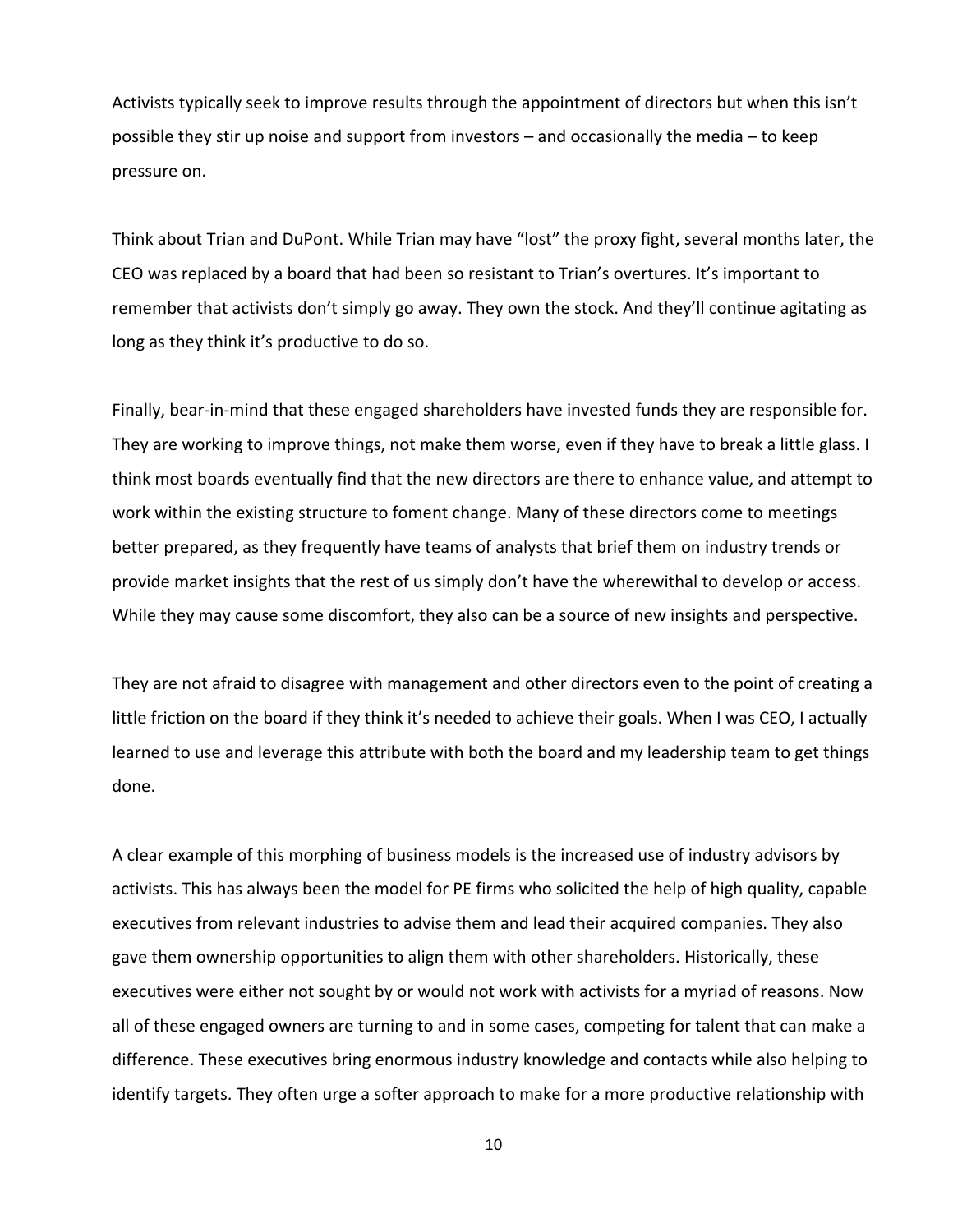the target. They are very useful in helping to build more compelling cases for changes in operations, and strategy, and make highly enlightened directors. There is no reason why public company boards can't leverage this same talent pool – particularly with retired executives who no longer may be conflicted.

Both of the Trian people who ended up on the Heinz Board were knowledgeable veterans of consumer packaged goods. More importantly their expertise helped make the board more aware of industry dynamics and trends that led to more insightful and productive dialogue in our meetings.

Most boards adopt the same posture we did: they want to avoid the anticipated disruption to their board – assiduously trying to keep them outside their tent. While this is occasionally warranted, I think this is often a big mistake. Sometimes it's better to have them inside the tent, where they must operate by the same rules as other directors and are forced to provide value without a lot of external noise.

Given the enormous time demands on public company directors, many are blind-sided when activists arrive. Oftentimes directors lack the perspective or training necessary to know how to respond to the occasionally ugly external pressure. My advice is to meet with activists. They will eventually get their message across anyway so why not hear it first-hand. I recognize that often this doesn't happen because the CEO, similar to the way I felt, feels threatened. But the communication has to happen. It's in everyone's best interests.

To recap my key points: The distinction between PE and activists is blurring; both are laser-focused on value creation… which should theoretically be job #1 for any public board; they are constructively impatient while serving as clear catalysts for change that can be leveraged to move recalcitrant boards or management teams to improved performance. They are obsessively focused on board culture as well as the big picture of getting the strategy right but also the seemingly detailed minutiae of controlling costs. They are also about driving growth. And these firms solicit help from talented people with industry knowledge and are not afraid to make changes to leadership, strategy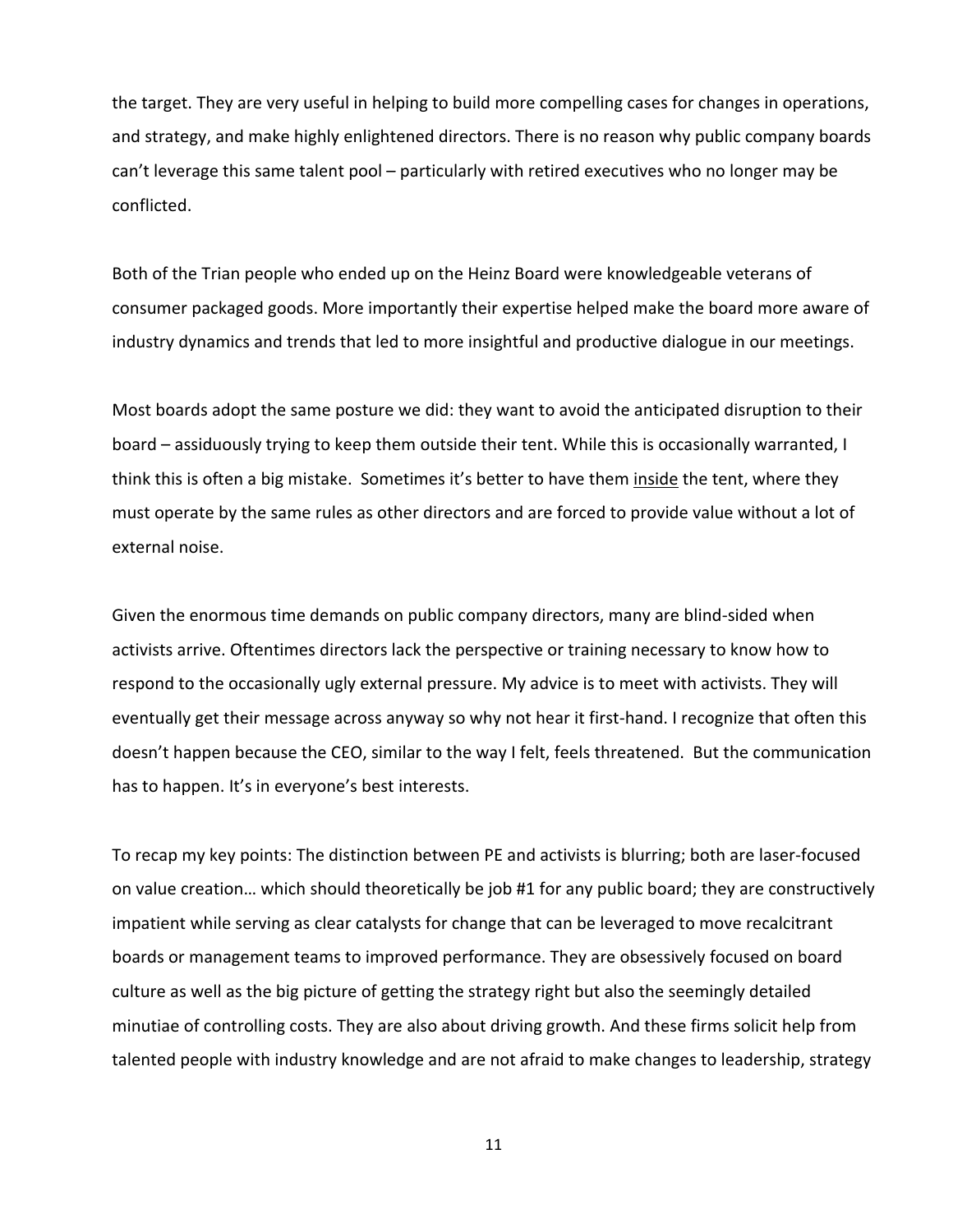or the balance sheet to build better companies, all in their effort to create sustainable long-term value.

Before I close I would like to return to a point I alluded to earlier, that is, the long-standing myth that public company boards are focused on the long term while PE and activists are obsessed with the short term. In both cases this is not always true.

Public companies do have to worry about quarterly performance and the daily movement of their stock price. They have to worry about quarterly analysts' calls and earnings updates. However, this occasionally breeds an obsessive emphasis on the short-term. By contrast, most engaged owners think about the balance between the short and the long-term. This means improving performance, fixing strategic or executional mistakes, more capably leveraging capital, or making substantive changes to reverse underperformance balanced with the need to manage near-in results.

Finally, one last insight which, while not directly transferable, is worth pondering. These firms all have their "exits" or "next steps" clearly mapped out. When PE firms acquire a company, one of the things discussed early on is the exit strategy. And when Heinz was being sold to Berkshire and 3G, they had very specific thoughts about what came next. That's why it only took two years until they moved on Kraft and then just another two years when they tried to acquire Unilever. This focus on "exit" or "what's next" means that activists and PE work diligently on getting the strategy right and setting clear, aggressive targets and operating hurdles that that they constantly monitor.

I appreciate your attention tonight. Having spoken about this topic before, I know that after listening to what I've said, some of you may be even more skeptical.

What you can't deny is the success these firms have enjoyed in creating value. They are incredibly well funded, generally well led, and are actively searching for investment opportunities. No one is immune!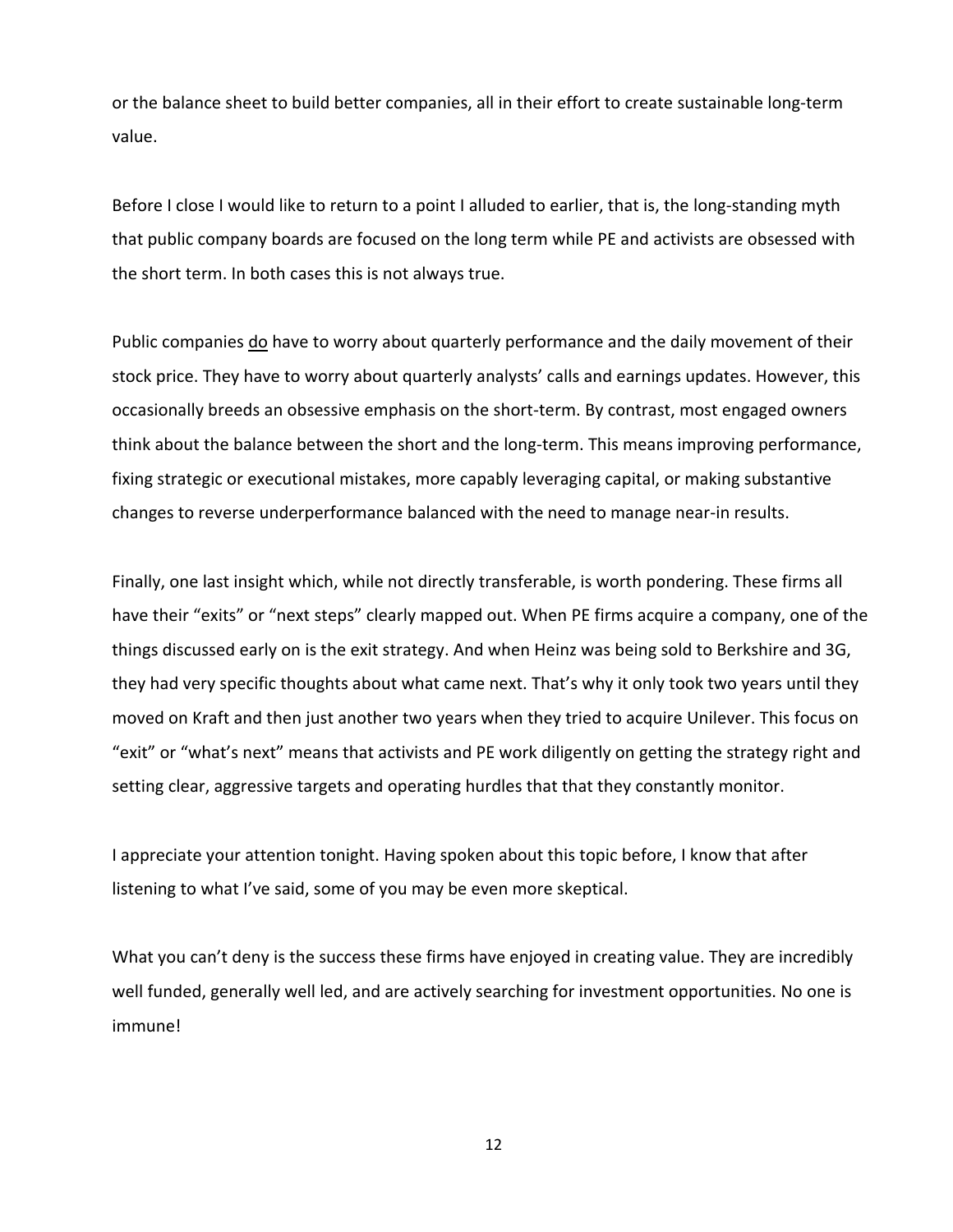So when–not if– an engaged owner calls your CEO, don't reach for your light saber, consider talking to them.

These engaged owners provide a mechanism for passive money to outsource the task of fixing subpar performance. As public company directors, let's beat them to the punch and objectively analyze our companies with an eye on doing everything we can do to improve performance and drive shareholder value. I'll be happy to try to answer your questions– and if you disagree with me, try not to lose it the way my dad did in that game against the Bears. We certainly don't want anyone hauled out of here by security. Thank you.